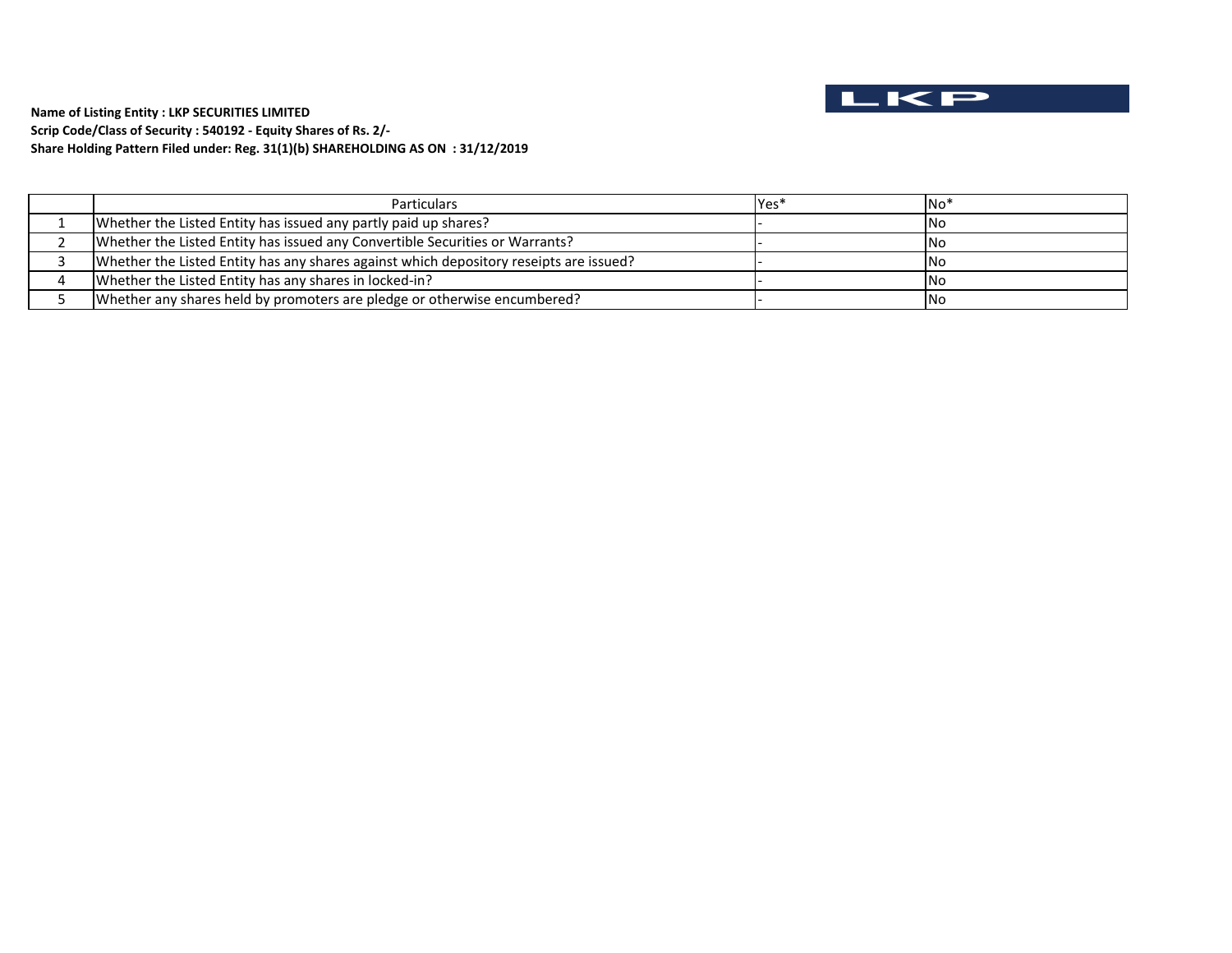

## **Table I - Summary Statement holding of specified securities**

| <b>Categ</b> | Category of shareholder (II)        | Nos. of share |             | No. of fully   No. of Partly   No. of   Total Nos. Shareholding |                |          |              | No of voting Rights held in each class of |                     |                 | No of shares | <b>Total</b>         | Number of Locked in shares             |        | <b>Number of shares</b> |                      | Number of           |              |
|--------------|-------------------------------------|---------------|-------------|-----------------------------------------------------------------|----------------|----------|--------------|-------------------------------------------|---------------------|-----------------|--------------|----------------------|----------------------------------------|--------|-------------------------|----------------------|---------------------|--------------|
| ory $(I)$    |                                     | holders (III) | paid up     | paid -up equity   shares   shares held                          |                |          | as a % of    |                                           |                     | securities (IX) |              |                      | underlying   Shareholding              | (XII)  |                         | pledged or otherwise |                     | equity       |
|              |                                     |               | equity      | shares held (V) underly                                         |                | $(VII =$ | total no.of  |                                           |                     |                 | outstanding  | as a %               |                                        |        | encumbered (XIII)       |                      | shares held         |              |
|              |                                     |               | shares held |                                                                 | ing            | IV+V+VI) | shares       |                                           | No of voting Rights |                 |              |                      | Total as   convertible   assuming full |        |                         |                      |                     |              |
|              |                                     |               | (IV)        |                                                                 | <b>Deposit</b> |          | (Calculated  | Class X                                   | Class <sub>I</sub>  | <b>Total</b>    | a% of I      |                      | Securities   Conversion of             | No.(a) | As a % of               | No.(a)               | As a % of           | dematerializ |
|              |                                     |               |             |                                                                 | ory            |          | as per SCRR, |                                           |                     |                 |              | $(A+B+C)$ (including | convertible                            |        | <b>Total shares</b>     |                      | <b>Total shares</b> | ed Form      |
|              |                                     |               |             |                                                                 | Receipt        |          | 1957) (VIII) |                                           |                     |                 |              |                      | $ warants $ $(X)$ securities (as a     |        | held (b)                |                      | held (b)            | (XIV)        |
|              |                                     |               |             |                                                                 | s (VI)         |          | As a % of    |                                           |                     |                 |              |                      | % of diluted                           |        |                         |                      |                     |              |
|              |                                     |               |             |                                                                 |                |          | $(A+B+C2)$   |                                           |                     |                 |              |                      | share capital)                         |        |                         |                      |                     |              |
| (A)          | Promoter and Promoter Group         |               | 48817856    |                                                                 |                | 48817856 | 66.03        | 48817856                                  |                     | 48817856        | 66.03        |                      | 66.03                                  |        | 0.00                    |                      | 0.00                | 48817856     |
| (B)          | Public                              | 6472          | 25116880    |                                                                 |                | 25116880 | 33.97        | 25116880                                  |                     | 25116880        | 33.97        |                      | 33.97                                  |        | 0.00                    | N/A                  | N/A                 | 22995680     |
| (C)          | Non Promoter - Non Public           |               |             |                                                                 |                |          |              |                                           |                     |                 |              |                      |                                        |        |                         |                      |                     |              |
| (C1)         | Shares underlying DRs               |               |             |                                                                 |                |          | 0.00         |                                           |                     |                 | 0.00         |                      | 0.00                                   |        | 0.00                    | N/A                  | N/f                 |              |
|              | (C2) Shares held by Employee Trusts |               |             |                                                                 |                |          | 0.00         |                                           |                     |                 | 0.00         |                      | 0.00                                   |        | 0.00                    | N/A                  | $N/\ell$            |              |
|              | Total                               | 6480          | 73934736    |                                                                 |                | 73934736 | 100.00       | 73934736                                  |                     | 73934736 100.00 |              |                      | 100.00                                 |        | 0.00                    |                      | 0.00                | 71813536     |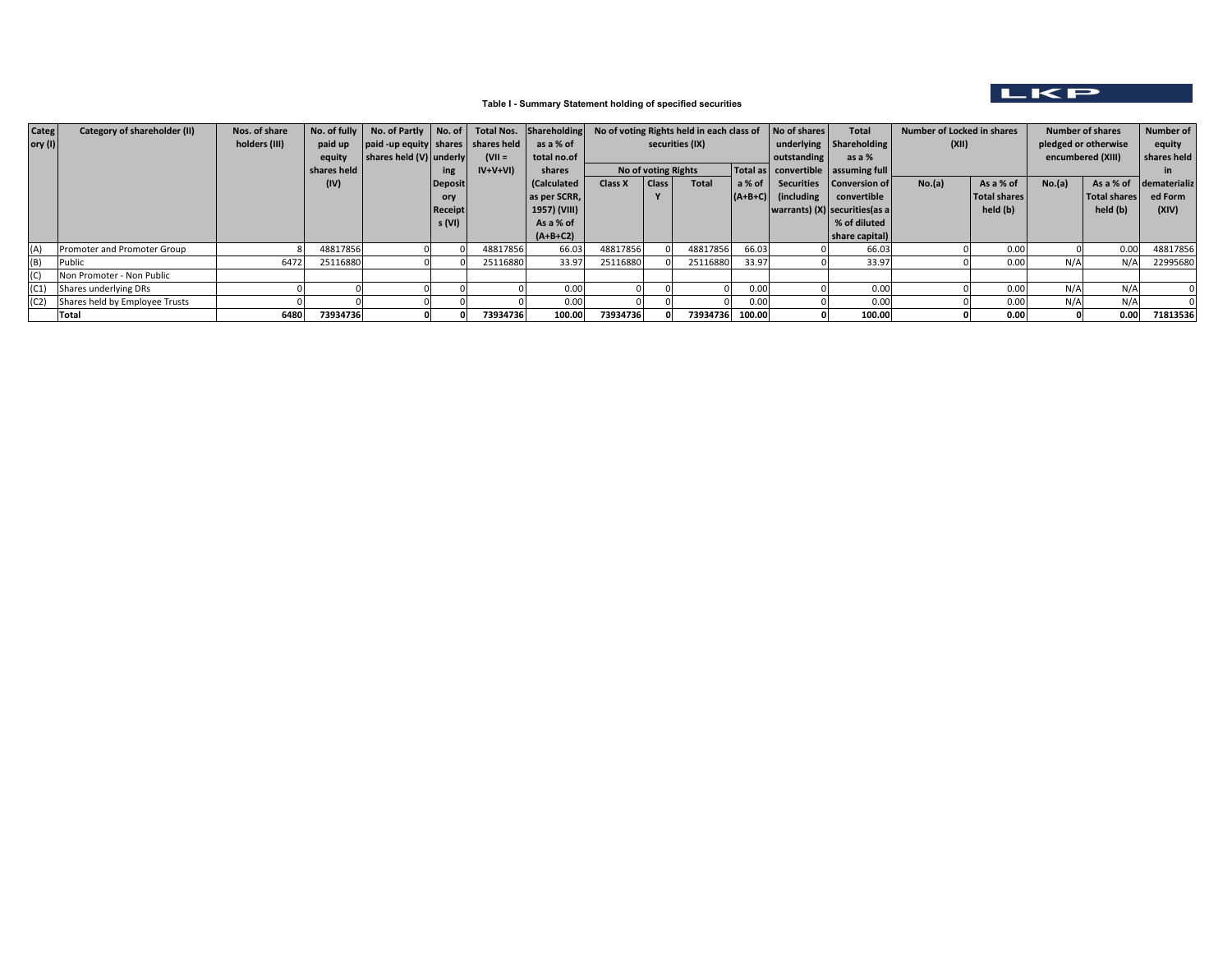

## **Table II ‐ Statement showing Shareholding Pattern of the Promoter and Promoter Group**

|         |                                                                 |                                |         |                      |                   |               |                                           |                     |              |                 |                   | <b>Total</b>             |        |                            |                      |                         |                  |
|---------|-----------------------------------------------------------------|--------------------------------|---------|----------------------|-------------------|---------------|-------------------------------------------|---------------------|--------------|-----------------|-------------------|--------------------------|--------|----------------------------|----------------------|-------------------------|------------------|
|         |                                                                 |                                |         |                      |                   |               | No of voting Rights held in each class of |                     |              |                 |                   | <b>Shareholding as a</b> |        |                            |                      | <b>Number of shares</b> |                  |
|         |                                                                 |                                | No. of  |                      |                   |               |                                           | securities (IX)     |              |                 | No of shares      | % assuming full          |        | <b>Number of Locked in</b> | pledged or otherwise |                         | <b>Number of</b> |
|         |                                                                 |                                | Partly  |                      |                   | Shareholding  |                                           | No of voting Rights |              | <b>Total as</b> | underlying        | <b>Conversion of</b>     |        | shares (XII)               |                      | encumbered (XIII)       | equity           |
|         |                                                                 |                                | paid-up |                      |                   | % calculate   | <b>Class X</b>                            | Class               | <b>Total</b> | a % of          | outstanding       | convertible              | No.(a) | As a % of                  | No.(a)               | As a % of               | shares held      |
|         |                                                                 |                                | equity  | No. of shares        | <b>Total Nos.</b> | as per SCRR   |                                           | Y                   |              | <b>Total</b>    | convertible       | securities(as a %        |        | <b>Total shares</b>        |                      | <b>Total shares</b>     | in               |
|         |                                                                 | No. of fully                   | shares  | underlying           | shares held       | 1957 As a %   |                                           |                     |              | voting          | <b>Securities</b> | of diluted share         |        | held (b)                   |                      | held (b)                | dematerializ     |
|         | Category & Name of the Shareholder Nos. of share paid up equity |                                | held    | <b>Depository</b>    | $ V   =$          | of $(A+B+C2)$ |                                           |                     |              | rights          | (including        | capital) (XI)            |        |                            |                      |                         | ed Form          |
|         | (1)                                                             | holders (III) shares held (IV) | (V)     | <b>Receipts (VI)</b> | $IV+V+VI$         | (VIII)        |                                           |                     |              |                 | warrants) (X)     | $=(VII)+(X)$ as a %      |        |                            |                      |                         | (XIV)            |
|         | Indian                                                          |                                |         |                      |                   |               |                                           |                     |              |                 |                   |                          |        |                            |                      |                         |                  |
| (a      | Individuals/HUFs                                                |                                |         |                      |                   | 0.00          | $\Omega$                                  | $\Omega$            |              | 0.00            |                   | 0.00                     |        | 0.00                       |                      | 0.00                    |                  |
| (b      | Central Govt./State Govt.                                       |                                |         |                      |                   | 0.00          | $\Omega$                                  |                     |              | 0.00            |                   | 0.00                     |        | 0.00                       |                      | 0.00                    |                  |
| (c)     | Financial Institutions/Banks                                    |                                |         |                      |                   | 0.00          | $\Omega$                                  | ſ                   |              | 0.00            |                   | 0.00                     |        | 0.00                       |                      | 0.00                    |                  |
| (d)     | Any Other(specify)                                              |                                |         |                      |                   |               |                                           |                     |              |                 |                   |                          |        |                            |                      |                         |                  |
| $(d-1)$ | <b>Corporate Bodies</b>                                         | 24662120                       |         |                      | 24662120          | 33.36         | 24662120                                  |                     | 24662120     | 33.36           |                   | 33.36                    |        | 0.00                       |                      | 0.00                    | 24662120         |
|         |                                                                 |                                |         |                      |                   |               |                                           |                     |              |                 |                   |                          |        |                            |                      |                         |                  |
|         | SEA GLIMPSE INVESTMENTS PVT LTD                                 | 15940090                       |         |                      | 15940090          | 21.56         | 15940090                                  |                     | 15940090     | 21.56           |                   | 21.56                    |        | 0.00                       |                      | 0.00                    | 15940090         |
|         | <b>BHAVANA HOLDINGS PRIVATE</b>                                 |                                |         |                      |                   |               |                                           |                     |              |                 |                   |                          |        |                            |                      |                         |                  |
|         | LIMITED                                                         | 8722030                        |         |                      | 8722030           | 11.80         | 8722030                                   |                     | 8722030      | 11.80           |                   | 11.80                    |        | 0.00                       |                      | 0.00                    | 8722030          |
| $(d-2)$ | <b>Directors</b>                                                | 604332                         |         |                      | 604332            | 0.82          | 604332                                    | $\Omega$            | 604332       | 0.82            |                   | 0.82                     |        | 0.00                       |                      | 0.00                    | 604332           |
|         | PRATIK M DOSHI                                                  | 604332                         |         |                      | 604332            | 0.82          | 604332                                    | $\Omega$            | 604332       | 0.82            |                   | 0.82                     |        | 0.00                       |                      | 0.00                    | 604332           |
| $(d-3)$ | <b>Directors Relatives</b>                                      | 23551404                       |         |                      | 23551404          | 31.85         | 23551404                                  |                     | 23551404     | 31.85           |                   | 31.85                    |        | 0.00                       |                      | 0.00                    | 23551404         |
|         | MAHENDRA VASANTRAI DOSHI                                        | 13089354                       |         |                      | 13089354          | 17.70         | 13089354                                  |                     | 13089354     | 17.70           |                   | 17.70                    |        | 0.00                       |                      | 0.00                    | 13089354         |
|         | <b>IRA PRATIK DOSHI</b>                                         | 600000                         |         |                      | 600000            | 0.81          | 600000                                    |                     | 600000       | 0.81            |                   | 0.81                     |        | 0.00                       |                      | 0.00                    | 600000           |
|         | SAMAYA PRATIK DOSHI                                             | 600000                         |         |                      | 600000            | 0.81          | 600000                                    |                     | 600000       | 0.81            |                   | 0.81                     |        | 0.00                       |                      | 0.00                    | 600000           |
|         | SHITAL A SONPAL                                                 | 100350                         |         |                      | 100350            | 0.14          | 100350                                    |                     | 100350       | 0.14            |                   | 0.14                     |        | 0.00                       |                      | 0.00                    | 100350           |
|         | MAHENDRA VASANTRAI DOSHI                                        | 9161700                        |         |                      | 9161700           | 12.39         | 9161700                                   |                     | 9161700      | 12.39           |                   | 12.39                    |        | 0.00                       |                      | 0.00                    | 9161700          |
|         | Sub Total (A)(1)                                                | 48817856                       |         |                      | 48817856          | 66.03         | 48817856                                  |                     | 48817856     | 66.03           |                   | 66.03                    |        | 0.00                       |                      | 0.00                    | 48817856         |
|         | Foreign                                                         |                                |         |                      |                   |               |                                           |                     |              |                 |                   |                          |        |                            |                      |                         |                  |
|         |                                                                 |                                |         |                      |                   |               |                                           |                     |              |                 |                   |                          |        |                            |                      |                         |                  |
|         | Individuals(NRI/Foreign Individuals)                            |                                |         |                      |                   | 0.00          |                                           |                     |              | 0.00            |                   | 0.00                     |        | 0.00                       |                      | 0.00                    |                  |
| (b)     | Government                                                      | $\Omega$                       |         |                      | $\Omega$          | 0.00          | $\Omega$                                  | $\Omega$            |              | 0.00            |                   | 0.00                     |        | 0.00                       |                      | 0.00                    | $\Omega$         |
| (c)     | Institutions                                                    | $\Omega$                       |         |                      | $\Omega$          | 0.00          | $\Omega$                                  | $\Omega$            |              | 0.00            |                   | 0.00                     |        | 0.00                       |                      | 0.00                    |                  |
| (d)     | Foreign Portfolio Investor                                      | $\Omega$                       |         |                      |                   | 0.00          |                                           |                     |              | 0.00            |                   | 0.00                     |        | 0.00                       |                      | 0.00                    |                  |
| (e)     | Any Other(specify)                                              |                                |         |                      |                   |               |                                           |                     |              |                 |                   |                          |        |                            |                      |                         |                  |
|         | Sub Total (A)(2)                                                |                                |         |                      |                   | 0.00          |                                           | <b>C</b>            |              | 0.00            |                   | 0.00                     |        | 0.00                       |                      | 0.00                    |                  |
|         |                                                                 |                                |         |                      |                   |               |                                           |                     |              |                 |                   |                          |        |                            |                      |                         |                  |
|         | <b>Total Shareholding of Promoter and</b>                       |                                |         |                      |                   |               |                                           |                     |              |                 |                   |                          |        |                            |                      |                         |                  |
|         | Promoter Group (A)=(A)(1)+(A)(2)                                | 48817856                       |         |                      | 48817856          | 66.03         | 48817856                                  | $\Omega$            | 48817856     | 66.03           |                   | 66.03                    |        | 0.00                       |                      | 0.00                    | 48817856         |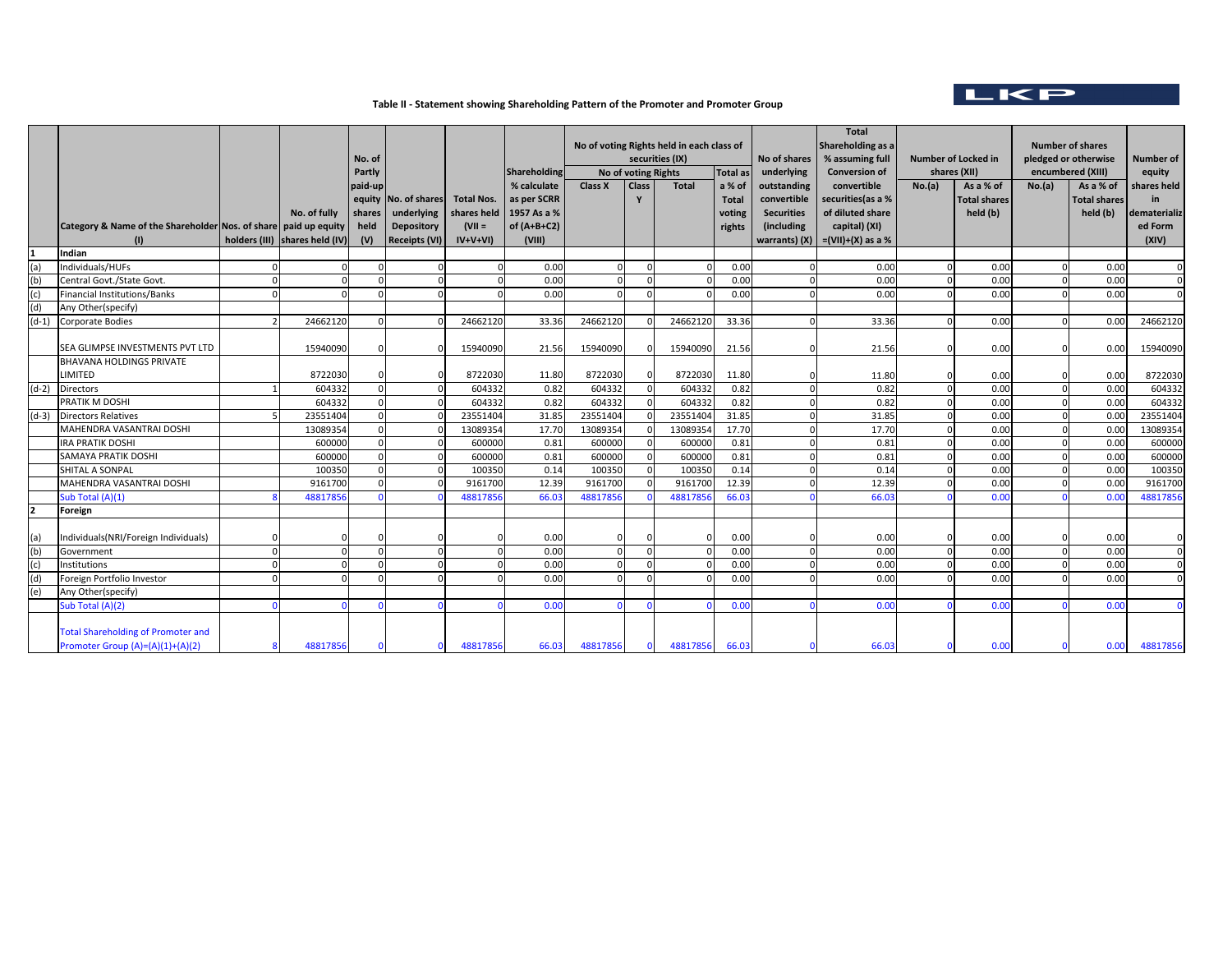

## **Table III ‐ Statement showing Shareholding Pattern of the Public Shareholder**

| Partly<br><b>Shareholding</b><br><b>No of voting Rights</b><br><b>Total as</b><br>underlying<br><b>Conversion of</b><br>shares (XII)<br>encumbered (XIII)<br>equity<br><b>Class X</b><br>paid-up<br>% calculate<br>Class<br>Total<br>outstanding<br>convertible<br>No.(a)<br>As a % of<br>No.(a)<br>As a % of<br>hares held<br>a % of<br>equity<br>No. of shares<br><b>Total Nos.</b><br>as per SCRR<br><b>Total</b><br>convertible<br>securities(as a %<br><b>Total shares</b><br><b>Total shares</b><br>in<br>1957 As a %<br>of diluted share<br>held (b)<br>held (b)<br>No. of fully<br>shares<br>underlying<br>shares held<br>voting<br><b>Securities</b><br>Category & Name of the shareholder Nos. of share<br>held<br><b>Depository</b><br>$(VII =$<br>of $(A+B+C2)$<br>(including<br>ed Form<br>paid up equity<br>capital) (XI)<br>rights<br>warrants) (X)   =(VII)+(X) as a %<br>holders (III)<br>shares held (IV)<br>(V)<br><b>Receipts (VI)</b><br>$IV+V+VI)$<br>(VIII)<br>(XIV)<br>(1)<br>Institutions<br>4200<br>4200<br>0.00<br>(a)<br>Mutual Funds<br>4200<br>0.01<br>4200<br>0.01<br>0.01<br>0.00<br>$\Omega$<br>(b)<br>0.00<br>0.00<br>0.00<br>0.00<br>0.00<br>Venture Capital Funds<br>$\Omega$<br>0.00<br>0.00<br>0.00<br>0.00<br>0.00<br>(c)<br>Alternate Investments Funds<br>$\Omega$<br>$\Omega$<br>$\Omega$<br>$\Omega$<br>$\Omega$<br>$\Omega$<br>$\Omega$<br>$\Omega$<br>$\Omega$<br>0.00<br>0.00<br>0.00<br>0.00<br>(d)<br>Foreign Venture Capital Investors<br>0.00<br>$\Omega$<br>2.91<br>0.00<br>2149504<br>2149504<br>2.91<br>2149504<br>2149504<br>2.91<br>0.00<br>(e)<br>Foreign Portfolio Investors<br>$\overline{0}$<br>$\Omega$<br>$\mathbf 0$<br>$\Omega$<br>$\Omega$<br>INDIA MAX INVESTMENT FUND<br>2149504<br>2149504<br><b>IMITED</b><br>2149504<br>2.91<br>2149504<br>2.91<br>0.00<br>0.00<br>2.91<br>$\Omega$<br>0.02<br>(f)<br>15300<br>15300<br>0.02<br>15300<br>Financial Institutions/Banks<br>15300<br>0.00<br>0.00<br>$\Omega$<br>$\Omega$<br>$\Omega$<br>$\Omega$<br>0.02<br>$\mathbf{0}$<br>$\Omega$<br>0.00<br>0.00<br>0.00<br>0.00<br>0.00<br>(g)<br>Insurance Companies<br>$\Omega$<br>$\Omega$<br>n<br>$\Omega$<br>0<br>$\Omega$<br>$\Omega$<br>(h)<br>$\Omega$<br>0.00<br>Provident Funds / Pension Funds<br>$\Omega$<br>$\Omega$<br>0.00<br>0.00<br>0.00<br>$\Omega$<br>0.00<br>$\Omega$<br>$\Omega$<br>$\Omega$<br>(i)<br>Any other (specify)<br>216900<br>2169004<br>2.93<br>2169004<br>2.93<br>0.00<br>Sub Total (B)(1)<br>216900<br>2.93<br>0.00<br><b>Central Government/State</b><br>Government(s)/ President of India<br>(a)<br>0.00<br>0.00<br>Central Govt./State Govt.<br>0.00<br>0.00<br>0.00<br>$\Omega$<br>0.00<br>0.00<br>0.00<br>Sub Total (B)(2)<br>0.00<br>0.0(<br>3<br><b>Non-Institutions</b><br>(a)<br>ndividual<br>Ind-Hold nominal shr capital upto<br>6089<br>12387024<br>12387024<br>16.75<br>12387024<br>12387024<br>16.75<br>16.75<br>0.00<br>0.00<br>ks.2L<br>(ai)<br>Ind-Hold nominal shr capital in excess<br>of Rs.2L<br>825474<br>825474<br>825474<br>825474<br>0.00<br>0.00<br>1.12<br>1.12<br>1.12<br>(aii)<br>$\Omega$<br>$\Omega$<br>$\Omega$<br>$\Omega$<br>NBFCs Registered with RBI<br>0.00<br>0.00<br>(b)<br>0.00<br>0.00<br>0.00<br>$\Omega$<br>$\Omega$<br>$\Omega$<br>$\Omega$<br>$\Omega$<br>$\Omega$<br>(c)<br>0.00<br>0.00<br>0.00<br>0.00<br>0.00<br><b>Employees Trusts</b><br>$\Omega$<br>$\mathbf 0$<br>$\Omega$<br>$\mathbf 0$<br>$\Omega$<br>$\Omega$<br>$\Omega$<br>Overseas Depositories (holding DRs)<br>balancing figure)<br>0.00<br>0.00<br>0.00<br>0.00<br>0.00<br>(d)<br>(e)<br>Any Other(specify)<br>14625<br>0.02<br>14625<br>14625<br>0.02<br>0.00<br>0.00<br><b>Clearing Member</b><br>10<br>14625<br>$\Omega$<br>0.02<br>$(e-1)$<br>$\Omega$<br>$\Omega$<br>$\Omega$<br>$\mathbf 0$<br>$\mathbf 0$<br>0.00<br>0.00<br>Corporate Body - Broker<br>60<br>$\Omega$<br>60<br>0.00<br>60<br>$\Omega$<br>60<br>0.00<br>0.00<br>$\Omega$<br>$\mathbf 0$<br>(e-2)<br>4364934<br>5.90<br>4364934<br>4364934<br>5.90<br>5.90<br>0.00<br>0.00<br>$(e-3)$<br>4364934<br>$\Omega$<br>$\Omega$<br>$\Omega$<br>$\mathbf 0$<br>$\Omega$<br>Foreign Corporate Bodies<br>5.90<br>0.00<br>4364934<br>4364934<br>4364934<br>4364934<br>5.90<br>5.90<br>0.00<br><b>AGRUD CAPITAL PTE LTD</b><br>$\overline{0}$<br>$\Omega$<br>$\Omega$<br>$\Omega$<br>$\Omega$<br>$\Omega$<br>271<br>1119696<br>1119696<br>1.51<br>1119696<br>1119696<br>0.00<br>0.00<br>Non Resident Indians (Individuals)<br>1.51<br>1.51<br>(e-4)<br>4194887<br>5.67<br>0.00<br>85<br>4194887<br>4194887<br>5.67<br>4194887<br>5.67<br>0.00<br>$(e-5)$<br>Corporate Bodies<br>$\Omega$<br>$\Omega$<br>$\Omega$<br>$\Omega$<br>$\Omega$<br>$\Omega$<br>MARYTIME TRIMPEX PRIVATE<br>784794<br>784794<br>1.06<br>784794<br>784794<br>1.06<br>0.00<br>0.00<br><b>IMITED</b><br>1.06<br>$\Omega$<br>$\Omega$<br>GROVSNOR INVESTMENT FUND LTD<br>1941694<br>1941694<br>2.63<br>1941694<br>1941694<br>2.63<br>2.63<br>0.00<br>0.00<br>HAS LIFESTYLE LIMITED<br>917352<br>917352<br>1.24<br>917352<br>$\mathbf 0$<br>917352<br>1.24<br>1.24<br>0.00<br>0.00<br>$\Omega$<br>$\Omega$<br>$\Omega$<br>$\mathbf 0$<br>$\mathbf 0$<br>0.05<br>0.00<br>$(e-6)$<br>39976<br>39976<br>39976<br>39976<br>0.05<br>0.05<br>0.00<br>$\overline{0}$<br>$\Omega$<br>$\mathbf 0$<br>Directors<br>$\Omega$<br>$\Omega$<br>$\mathbf 0$<br>0.00<br>0.00<br>$(e-7)$<br>Trusts<br>1200<br>1200<br>0.00<br>1200<br>1200<br>0.00<br>$\Omega$<br>0.00<br>1200<br>$\Omega$<br>$\Omega$<br>22947876<br>22947876<br>2294787<br>31.04<br>0.00<br>0.00<br>20845876<br>Sub Total (B)(3)<br>6464<br>22947876<br>31.04<br>31.04<br>$\Omega$<br><b>Total Public Shareholding</b><br>25116880<br>25116880<br>33.97<br>0.00<br>0.00<br>$(B)=(B)(1)+(B)(2)+(B)(3)$<br>6472<br>2511688<br>33.97<br>2511688<br>33.97 |  |  | No. of |  | No of voting Rights held in each class of<br>securities (IX) |  |  |  | No of shares | <b>Total</b><br>Shareholding as a<br>% assuming full | <b>Number of Locked in</b> |  | <b>Number of shares</b><br>pledged or otherwise |  | Number of |
|-----------------------------------------------------------------------------------------------------------------------------------------------------------------------------------------------------------------------------------------------------------------------------------------------------------------------------------------------------------------------------------------------------------------------------------------------------------------------------------------------------------------------------------------------------------------------------------------------------------------------------------------------------------------------------------------------------------------------------------------------------------------------------------------------------------------------------------------------------------------------------------------------------------------------------------------------------------------------------------------------------------------------------------------------------------------------------------------------------------------------------------------------------------------------------------------------------------------------------------------------------------------------------------------------------------------------------------------------------------------------------------------------------------------------------------------------------------------------------------------------------------------------------------------------------------------------------------------------------------------------------------------------------------------------------------------------------------------------------------------------------------------------------------------------------------------------------------------------------------------------------------------------------------------------------------------------------------------------------------------------------------------------------------------------------------------------------------------------------------------------------------------------------------------------------------------------------------------------------------------------------------------------------------------------------------------------------------------------------------------------------------------------------------------------------------------------------------------------------------------------------------------------------------------------------------------------------------------------------------------------------------------------------------------------------------------------------------------------------------------------------------------------------------------------------------------------------------------------------------------------------------------------------------------------------------------------------------------------------------------------------------------------------------------------------------------------------------------------------------------------------------------------------------------------------------------------------------------------------------------------------------------------------------------------------------------------------------------------------------------------------------------------------------------------------------------------------------------------------------------------------------------------------------------------------------------------------------------------------------------------------------------------------------------------------------------------------------------------------------------------------------------------------------------------------------------------------------------------------------------------------------------------------------------------------------------------------------------------------------------------------------------------------------------------------------------------------------------------------------------------------------------------------------------------------------------------------------------------------------------------------------------------------------------------------------------------------------------------------------------------------------------------------------------------------------------------------------------------------------------------------------------------------------------------------------------------------------------------------------------------------------------------------------------------------------------------------------------------------------------------------------------------------------------------------------------------------------------------------------------------------------------------------------------------------------------------------------------------------------------------------------------------------------------------------------------------------------------------------------------------------------------------------------------------------------------------------------------------------------------------------------------------------------------------------------------------------------------------------------------------------------------------------------------------------------------------------------------------------------------------------------------------------------------------------------------------------------------------------------------------------------------------------------------------------------------------------------------------------------------------------------------------------------------------------------------------------------------------|--|--|--------|--|--------------------------------------------------------------|--|--|--|--------------|------------------------------------------------------|----------------------------|--|-------------------------------------------------|--|-----------|
| dematerializ<br>$\mathbf 0$<br>$\Omega$<br>$\mathbf 0$<br>0<br>2149504<br>2149504<br>300<br>0<br>$\mathbf 0$<br>2149804<br>$\Omega$<br>$\mathbf{0}$<br>10908680<br>825474<br>$\Omega$<br>$\mathbf 0$<br>$\Omega$<br>14625<br>60<br>4364934<br>4364934<br>544146<br>4146881<br>784794<br>1941694<br>917352<br>39876<br>22995680                                                                                                                                                                                                                                                                                                                                                                                                                                                                                                                                                                                                                                                                                                                                                                                                                                                                                                                                                                                                                                                                                                                                                                                                                                                                                                                                                                                                                                                                                                                                                                                                                                                                                                                                                                                                                                                                                                                                                                                                                                                                                                                                                                                                                                                                                                                                                                                                                                                                                                                                                                                                                                                                                                                                                                                                                                                                                                                                                                                                                                                                                                                                                                                                                                                                                                                                                                                                                                                                                                                                                                                                                                                                                                                                                                                                                                                                                                                                                                                                                                                                                                                                                                                                                                                                                                                                                                                                                                                                                                                                                                                                                                                                                                                                                                                                                                                                                                                                                                                                                                                                                                                                                                                                                                                                                                                                                                                                                                                                                                                |  |  |        |  |                                                              |  |  |  |              |                                                      |                            |  |                                                 |  |           |
|                                                                                                                                                                                                                                                                                                                                                                                                                                                                                                                                                                                                                                                                                                                                                                                                                                                                                                                                                                                                                                                                                                                                                                                                                                                                                                                                                                                                                                                                                                                                                                                                                                                                                                                                                                                                                                                                                                                                                                                                                                                                                                                                                                                                                                                                                                                                                                                                                                                                                                                                                                                                                                                                                                                                                                                                                                                                                                                                                                                                                                                                                                                                                                                                                                                                                                                                                                                                                                                                                                                                                                                                                                                                                                                                                                                                                                                                                                                                                                                                                                                                                                                                                                                                                                                                                                                                                                                                                                                                                                                                                                                                                                                                                                                                                                                                                                                                                                                                                                                                                                                                                                                                                                                                                                                                                                                                                                                                                                                                                                                                                                                                                                                                                                                                                                                                                                               |  |  |        |  |                                                              |  |  |  |              |                                                      |                            |  |                                                 |  |           |
|                                                                                                                                                                                                                                                                                                                                                                                                                                                                                                                                                                                                                                                                                                                                                                                                                                                                                                                                                                                                                                                                                                                                                                                                                                                                                                                                                                                                                                                                                                                                                                                                                                                                                                                                                                                                                                                                                                                                                                                                                                                                                                                                                                                                                                                                                                                                                                                                                                                                                                                                                                                                                                                                                                                                                                                                                                                                                                                                                                                                                                                                                                                                                                                                                                                                                                                                                                                                                                                                                                                                                                                                                                                                                                                                                                                                                                                                                                                                                                                                                                                                                                                                                                                                                                                                                                                                                                                                                                                                                                                                                                                                                                                                                                                                                                                                                                                                                                                                                                                                                                                                                                                                                                                                                                                                                                                                                                                                                                                                                                                                                                                                                                                                                                                                                                                                                                               |  |  |        |  |                                                              |  |  |  |              |                                                      |                            |  |                                                 |  |           |
|                                                                                                                                                                                                                                                                                                                                                                                                                                                                                                                                                                                                                                                                                                                                                                                                                                                                                                                                                                                                                                                                                                                                                                                                                                                                                                                                                                                                                                                                                                                                                                                                                                                                                                                                                                                                                                                                                                                                                                                                                                                                                                                                                                                                                                                                                                                                                                                                                                                                                                                                                                                                                                                                                                                                                                                                                                                                                                                                                                                                                                                                                                                                                                                                                                                                                                                                                                                                                                                                                                                                                                                                                                                                                                                                                                                                                                                                                                                                                                                                                                                                                                                                                                                                                                                                                                                                                                                                                                                                                                                                                                                                                                                                                                                                                                                                                                                                                                                                                                                                                                                                                                                                                                                                                                                                                                                                                                                                                                                                                                                                                                                                                                                                                                                                                                                                                                               |  |  |        |  |                                                              |  |  |  |              |                                                      |                            |  |                                                 |  |           |
|                                                                                                                                                                                                                                                                                                                                                                                                                                                                                                                                                                                                                                                                                                                                                                                                                                                                                                                                                                                                                                                                                                                                                                                                                                                                                                                                                                                                                                                                                                                                                                                                                                                                                                                                                                                                                                                                                                                                                                                                                                                                                                                                                                                                                                                                                                                                                                                                                                                                                                                                                                                                                                                                                                                                                                                                                                                                                                                                                                                                                                                                                                                                                                                                                                                                                                                                                                                                                                                                                                                                                                                                                                                                                                                                                                                                                                                                                                                                                                                                                                                                                                                                                                                                                                                                                                                                                                                                                                                                                                                                                                                                                                                                                                                                                                                                                                                                                                                                                                                                                                                                                                                                                                                                                                                                                                                                                                                                                                                                                                                                                                                                                                                                                                                                                                                                                                               |  |  |        |  |                                                              |  |  |  |              |                                                      |                            |  |                                                 |  |           |
|                                                                                                                                                                                                                                                                                                                                                                                                                                                                                                                                                                                                                                                                                                                                                                                                                                                                                                                                                                                                                                                                                                                                                                                                                                                                                                                                                                                                                                                                                                                                                                                                                                                                                                                                                                                                                                                                                                                                                                                                                                                                                                                                                                                                                                                                                                                                                                                                                                                                                                                                                                                                                                                                                                                                                                                                                                                                                                                                                                                                                                                                                                                                                                                                                                                                                                                                                                                                                                                                                                                                                                                                                                                                                                                                                                                                                                                                                                                                                                                                                                                                                                                                                                                                                                                                                                                                                                                                                                                                                                                                                                                                                                                                                                                                                                                                                                                                                                                                                                                                                                                                                                                                                                                                                                                                                                                                                                                                                                                                                                                                                                                                                                                                                                                                                                                                                                               |  |  |        |  |                                                              |  |  |  |              |                                                      |                            |  |                                                 |  |           |
|                                                                                                                                                                                                                                                                                                                                                                                                                                                                                                                                                                                                                                                                                                                                                                                                                                                                                                                                                                                                                                                                                                                                                                                                                                                                                                                                                                                                                                                                                                                                                                                                                                                                                                                                                                                                                                                                                                                                                                                                                                                                                                                                                                                                                                                                                                                                                                                                                                                                                                                                                                                                                                                                                                                                                                                                                                                                                                                                                                                                                                                                                                                                                                                                                                                                                                                                                                                                                                                                                                                                                                                                                                                                                                                                                                                                                                                                                                                                                                                                                                                                                                                                                                                                                                                                                                                                                                                                                                                                                                                                                                                                                                                                                                                                                                                                                                                                                                                                                                                                                                                                                                                                                                                                                                                                                                                                                                                                                                                                                                                                                                                                                                                                                                                                                                                                                                               |  |  |        |  |                                                              |  |  |  |              |                                                      |                            |  |                                                 |  |           |
|                                                                                                                                                                                                                                                                                                                                                                                                                                                                                                                                                                                                                                                                                                                                                                                                                                                                                                                                                                                                                                                                                                                                                                                                                                                                                                                                                                                                                                                                                                                                                                                                                                                                                                                                                                                                                                                                                                                                                                                                                                                                                                                                                                                                                                                                                                                                                                                                                                                                                                                                                                                                                                                                                                                                                                                                                                                                                                                                                                                                                                                                                                                                                                                                                                                                                                                                                                                                                                                                                                                                                                                                                                                                                                                                                                                                                                                                                                                                                                                                                                                                                                                                                                                                                                                                                                                                                                                                                                                                                                                                                                                                                                                                                                                                                                                                                                                                                                                                                                                                                                                                                                                                                                                                                                                                                                                                                                                                                                                                                                                                                                                                                                                                                                                                                                                                                                               |  |  |        |  |                                                              |  |  |  |              |                                                      |                            |  |                                                 |  |           |
|                                                                                                                                                                                                                                                                                                                                                                                                                                                                                                                                                                                                                                                                                                                                                                                                                                                                                                                                                                                                                                                                                                                                                                                                                                                                                                                                                                                                                                                                                                                                                                                                                                                                                                                                                                                                                                                                                                                                                                                                                                                                                                                                                                                                                                                                                                                                                                                                                                                                                                                                                                                                                                                                                                                                                                                                                                                                                                                                                                                                                                                                                                                                                                                                                                                                                                                                                                                                                                                                                                                                                                                                                                                                                                                                                                                                                                                                                                                                                                                                                                                                                                                                                                                                                                                                                                                                                                                                                                                                                                                                                                                                                                                                                                                                                                                                                                                                                                                                                                                                                                                                                                                                                                                                                                                                                                                                                                                                                                                                                                                                                                                                                                                                                                                                                                                                                                               |  |  |        |  |                                                              |  |  |  |              |                                                      |                            |  |                                                 |  |           |
|                                                                                                                                                                                                                                                                                                                                                                                                                                                                                                                                                                                                                                                                                                                                                                                                                                                                                                                                                                                                                                                                                                                                                                                                                                                                                                                                                                                                                                                                                                                                                                                                                                                                                                                                                                                                                                                                                                                                                                                                                                                                                                                                                                                                                                                                                                                                                                                                                                                                                                                                                                                                                                                                                                                                                                                                                                                                                                                                                                                                                                                                                                                                                                                                                                                                                                                                                                                                                                                                                                                                                                                                                                                                                                                                                                                                                                                                                                                                                                                                                                                                                                                                                                                                                                                                                                                                                                                                                                                                                                                                                                                                                                                                                                                                                                                                                                                                                                                                                                                                                                                                                                                                                                                                                                                                                                                                                                                                                                                                                                                                                                                                                                                                                                                                                                                                                                               |  |  |        |  |                                                              |  |  |  |              |                                                      |                            |  |                                                 |  |           |
|                                                                                                                                                                                                                                                                                                                                                                                                                                                                                                                                                                                                                                                                                                                                                                                                                                                                                                                                                                                                                                                                                                                                                                                                                                                                                                                                                                                                                                                                                                                                                                                                                                                                                                                                                                                                                                                                                                                                                                                                                                                                                                                                                                                                                                                                                                                                                                                                                                                                                                                                                                                                                                                                                                                                                                                                                                                                                                                                                                                                                                                                                                                                                                                                                                                                                                                                                                                                                                                                                                                                                                                                                                                                                                                                                                                                                                                                                                                                                                                                                                                                                                                                                                                                                                                                                                                                                                                                                                                                                                                                                                                                                                                                                                                                                                                                                                                                                                                                                                                                                                                                                                                                                                                                                                                                                                                                                                                                                                                                                                                                                                                                                                                                                                                                                                                                                                               |  |  |        |  |                                                              |  |  |  |              |                                                      |                            |  |                                                 |  |           |
|                                                                                                                                                                                                                                                                                                                                                                                                                                                                                                                                                                                                                                                                                                                                                                                                                                                                                                                                                                                                                                                                                                                                                                                                                                                                                                                                                                                                                                                                                                                                                                                                                                                                                                                                                                                                                                                                                                                                                                                                                                                                                                                                                                                                                                                                                                                                                                                                                                                                                                                                                                                                                                                                                                                                                                                                                                                                                                                                                                                                                                                                                                                                                                                                                                                                                                                                                                                                                                                                                                                                                                                                                                                                                                                                                                                                                                                                                                                                                                                                                                                                                                                                                                                                                                                                                                                                                                                                                                                                                                                                                                                                                                                                                                                                                                                                                                                                                                                                                                                                                                                                                                                                                                                                                                                                                                                                                                                                                                                                                                                                                                                                                                                                                                                                                                                                                                               |  |  |        |  |                                                              |  |  |  |              |                                                      |                            |  |                                                 |  |           |
|                                                                                                                                                                                                                                                                                                                                                                                                                                                                                                                                                                                                                                                                                                                                                                                                                                                                                                                                                                                                                                                                                                                                                                                                                                                                                                                                                                                                                                                                                                                                                                                                                                                                                                                                                                                                                                                                                                                                                                                                                                                                                                                                                                                                                                                                                                                                                                                                                                                                                                                                                                                                                                                                                                                                                                                                                                                                                                                                                                                                                                                                                                                                                                                                                                                                                                                                                                                                                                                                                                                                                                                                                                                                                                                                                                                                                                                                                                                                                                                                                                                                                                                                                                                                                                                                                                                                                                                                                                                                                                                                                                                                                                                                                                                                                                                                                                                                                                                                                                                                                                                                                                                                                                                                                                                                                                                                                                                                                                                                                                                                                                                                                                                                                                                                                                                                                                               |  |  |        |  |                                                              |  |  |  |              |                                                      |                            |  |                                                 |  |           |
|                                                                                                                                                                                                                                                                                                                                                                                                                                                                                                                                                                                                                                                                                                                                                                                                                                                                                                                                                                                                                                                                                                                                                                                                                                                                                                                                                                                                                                                                                                                                                                                                                                                                                                                                                                                                                                                                                                                                                                                                                                                                                                                                                                                                                                                                                                                                                                                                                                                                                                                                                                                                                                                                                                                                                                                                                                                                                                                                                                                                                                                                                                                                                                                                                                                                                                                                                                                                                                                                                                                                                                                                                                                                                                                                                                                                                                                                                                                                                                                                                                                                                                                                                                                                                                                                                                                                                                                                                                                                                                                                                                                                                                                                                                                                                                                                                                                                                                                                                                                                                                                                                                                                                                                                                                                                                                                                                                                                                                                                                                                                                                                                                                                                                                                                                                                                                                               |  |  |        |  |                                                              |  |  |  |              |                                                      |                            |  |                                                 |  |           |
|                                                                                                                                                                                                                                                                                                                                                                                                                                                                                                                                                                                                                                                                                                                                                                                                                                                                                                                                                                                                                                                                                                                                                                                                                                                                                                                                                                                                                                                                                                                                                                                                                                                                                                                                                                                                                                                                                                                                                                                                                                                                                                                                                                                                                                                                                                                                                                                                                                                                                                                                                                                                                                                                                                                                                                                                                                                                                                                                                                                                                                                                                                                                                                                                                                                                                                                                                                                                                                                                                                                                                                                                                                                                                                                                                                                                                                                                                                                                                                                                                                                                                                                                                                                                                                                                                                                                                                                                                                                                                                                                                                                                                                                                                                                                                                                                                                                                                                                                                                                                                                                                                                                                                                                                                                                                                                                                                                                                                                                                                                                                                                                                                                                                                                                                                                                                                                               |  |  |        |  |                                                              |  |  |  |              |                                                      |                            |  |                                                 |  |           |
|                                                                                                                                                                                                                                                                                                                                                                                                                                                                                                                                                                                                                                                                                                                                                                                                                                                                                                                                                                                                                                                                                                                                                                                                                                                                                                                                                                                                                                                                                                                                                                                                                                                                                                                                                                                                                                                                                                                                                                                                                                                                                                                                                                                                                                                                                                                                                                                                                                                                                                                                                                                                                                                                                                                                                                                                                                                                                                                                                                                                                                                                                                                                                                                                                                                                                                                                                                                                                                                                                                                                                                                                                                                                                                                                                                                                                                                                                                                                                                                                                                                                                                                                                                                                                                                                                                                                                                                                                                                                                                                                                                                                                                                                                                                                                                                                                                                                                                                                                                                                                                                                                                                                                                                                                                                                                                                                                                                                                                                                                                                                                                                                                                                                                                                                                                                                                                               |  |  |        |  |                                                              |  |  |  |              |                                                      |                            |  |                                                 |  |           |
|                                                                                                                                                                                                                                                                                                                                                                                                                                                                                                                                                                                                                                                                                                                                                                                                                                                                                                                                                                                                                                                                                                                                                                                                                                                                                                                                                                                                                                                                                                                                                                                                                                                                                                                                                                                                                                                                                                                                                                                                                                                                                                                                                                                                                                                                                                                                                                                                                                                                                                                                                                                                                                                                                                                                                                                                                                                                                                                                                                                                                                                                                                                                                                                                                                                                                                                                                                                                                                                                                                                                                                                                                                                                                                                                                                                                                                                                                                                                                                                                                                                                                                                                                                                                                                                                                                                                                                                                                                                                                                                                                                                                                                                                                                                                                                                                                                                                                                                                                                                                                                                                                                                                                                                                                                                                                                                                                                                                                                                                                                                                                                                                                                                                                                                                                                                                                                               |  |  |        |  |                                                              |  |  |  |              |                                                      |                            |  |                                                 |  |           |
|                                                                                                                                                                                                                                                                                                                                                                                                                                                                                                                                                                                                                                                                                                                                                                                                                                                                                                                                                                                                                                                                                                                                                                                                                                                                                                                                                                                                                                                                                                                                                                                                                                                                                                                                                                                                                                                                                                                                                                                                                                                                                                                                                                                                                                                                                                                                                                                                                                                                                                                                                                                                                                                                                                                                                                                                                                                                                                                                                                                                                                                                                                                                                                                                                                                                                                                                                                                                                                                                                                                                                                                                                                                                                                                                                                                                                                                                                                                                                                                                                                                                                                                                                                                                                                                                                                                                                                                                                                                                                                                                                                                                                                                                                                                                                                                                                                                                                                                                                                                                                                                                                                                                                                                                                                                                                                                                                                                                                                                                                                                                                                                                                                                                                                                                                                                                                                               |  |  |        |  |                                                              |  |  |  |              |                                                      |                            |  |                                                 |  |           |
|                                                                                                                                                                                                                                                                                                                                                                                                                                                                                                                                                                                                                                                                                                                                                                                                                                                                                                                                                                                                                                                                                                                                                                                                                                                                                                                                                                                                                                                                                                                                                                                                                                                                                                                                                                                                                                                                                                                                                                                                                                                                                                                                                                                                                                                                                                                                                                                                                                                                                                                                                                                                                                                                                                                                                                                                                                                                                                                                                                                                                                                                                                                                                                                                                                                                                                                                                                                                                                                                                                                                                                                                                                                                                                                                                                                                                                                                                                                                                                                                                                                                                                                                                                                                                                                                                                                                                                                                                                                                                                                                                                                                                                                                                                                                                                                                                                                                                                                                                                                                                                                                                                                                                                                                                                                                                                                                                                                                                                                                                                                                                                                                                                                                                                                                                                                                                                               |  |  |        |  |                                                              |  |  |  |              |                                                      |                            |  |                                                 |  |           |
|                                                                                                                                                                                                                                                                                                                                                                                                                                                                                                                                                                                                                                                                                                                                                                                                                                                                                                                                                                                                                                                                                                                                                                                                                                                                                                                                                                                                                                                                                                                                                                                                                                                                                                                                                                                                                                                                                                                                                                                                                                                                                                                                                                                                                                                                                                                                                                                                                                                                                                                                                                                                                                                                                                                                                                                                                                                                                                                                                                                                                                                                                                                                                                                                                                                                                                                                                                                                                                                                                                                                                                                                                                                                                                                                                                                                                                                                                                                                                                                                                                                                                                                                                                                                                                                                                                                                                                                                                                                                                                                                                                                                                                                                                                                                                                                                                                                                                                                                                                                                                                                                                                                                                                                                                                                                                                                                                                                                                                                                                                                                                                                                                                                                                                                                                                                                                                               |  |  |        |  |                                                              |  |  |  |              |                                                      |                            |  |                                                 |  |           |
|                                                                                                                                                                                                                                                                                                                                                                                                                                                                                                                                                                                                                                                                                                                                                                                                                                                                                                                                                                                                                                                                                                                                                                                                                                                                                                                                                                                                                                                                                                                                                                                                                                                                                                                                                                                                                                                                                                                                                                                                                                                                                                                                                                                                                                                                                                                                                                                                                                                                                                                                                                                                                                                                                                                                                                                                                                                                                                                                                                                                                                                                                                                                                                                                                                                                                                                                                                                                                                                                                                                                                                                                                                                                                                                                                                                                                                                                                                                                                                                                                                                                                                                                                                                                                                                                                                                                                                                                                                                                                                                                                                                                                                                                                                                                                                                                                                                                                                                                                                                                                                                                                                                                                                                                                                                                                                                                                                                                                                                                                                                                                                                                                                                                                                                                                                                                                                               |  |  |        |  |                                                              |  |  |  |              |                                                      |                            |  |                                                 |  |           |
|                                                                                                                                                                                                                                                                                                                                                                                                                                                                                                                                                                                                                                                                                                                                                                                                                                                                                                                                                                                                                                                                                                                                                                                                                                                                                                                                                                                                                                                                                                                                                                                                                                                                                                                                                                                                                                                                                                                                                                                                                                                                                                                                                                                                                                                                                                                                                                                                                                                                                                                                                                                                                                                                                                                                                                                                                                                                                                                                                                                                                                                                                                                                                                                                                                                                                                                                                                                                                                                                                                                                                                                                                                                                                                                                                                                                                                                                                                                                                                                                                                                                                                                                                                                                                                                                                                                                                                                                                                                                                                                                                                                                                                                                                                                                                                                                                                                                                                                                                                                                                                                                                                                                                                                                                                                                                                                                                                                                                                                                                                                                                                                                                                                                                                                                                                                                                                               |  |  |        |  |                                                              |  |  |  |              |                                                      |                            |  |                                                 |  |           |
|                                                                                                                                                                                                                                                                                                                                                                                                                                                                                                                                                                                                                                                                                                                                                                                                                                                                                                                                                                                                                                                                                                                                                                                                                                                                                                                                                                                                                                                                                                                                                                                                                                                                                                                                                                                                                                                                                                                                                                                                                                                                                                                                                                                                                                                                                                                                                                                                                                                                                                                                                                                                                                                                                                                                                                                                                                                                                                                                                                                                                                                                                                                                                                                                                                                                                                                                                                                                                                                                                                                                                                                                                                                                                                                                                                                                                                                                                                                                                                                                                                                                                                                                                                                                                                                                                                                                                                                                                                                                                                                                                                                                                                                                                                                                                                                                                                                                                                                                                                                                                                                                                                                                                                                                                                                                                                                                                                                                                                                                                                                                                                                                                                                                                                                                                                                                                                               |  |  |        |  |                                                              |  |  |  |              |                                                      |                            |  |                                                 |  |           |
|                                                                                                                                                                                                                                                                                                                                                                                                                                                                                                                                                                                                                                                                                                                                                                                                                                                                                                                                                                                                                                                                                                                                                                                                                                                                                                                                                                                                                                                                                                                                                                                                                                                                                                                                                                                                                                                                                                                                                                                                                                                                                                                                                                                                                                                                                                                                                                                                                                                                                                                                                                                                                                                                                                                                                                                                                                                                                                                                                                                                                                                                                                                                                                                                                                                                                                                                                                                                                                                                                                                                                                                                                                                                                                                                                                                                                                                                                                                                                                                                                                                                                                                                                                                                                                                                                                                                                                                                                                                                                                                                                                                                                                                                                                                                                                                                                                                                                                                                                                                                                                                                                                                                                                                                                                                                                                                                                                                                                                                                                                                                                                                                                                                                                                                                                                                                                                               |  |  |        |  |                                                              |  |  |  |              |                                                      |                            |  |                                                 |  |           |
|                                                                                                                                                                                                                                                                                                                                                                                                                                                                                                                                                                                                                                                                                                                                                                                                                                                                                                                                                                                                                                                                                                                                                                                                                                                                                                                                                                                                                                                                                                                                                                                                                                                                                                                                                                                                                                                                                                                                                                                                                                                                                                                                                                                                                                                                                                                                                                                                                                                                                                                                                                                                                                                                                                                                                                                                                                                                                                                                                                                                                                                                                                                                                                                                                                                                                                                                                                                                                                                                                                                                                                                                                                                                                                                                                                                                                                                                                                                                                                                                                                                                                                                                                                                                                                                                                                                                                                                                                                                                                                                                                                                                                                                                                                                                                                                                                                                                                                                                                                                                                                                                                                                                                                                                                                                                                                                                                                                                                                                                                                                                                                                                                                                                                                                                                                                                                                               |  |  |        |  |                                                              |  |  |  |              |                                                      |                            |  |                                                 |  |           |
|                                                                                                                                                                                                                                                                                                                                                                                                                                                                                                                                                                                                                                                                                                                                                                                                                                                                                                                                                                                                                                                                                                                                                                                                                                                                                                                                                                                                                                                                                                                                                                                                                                                                                                                                                                                                                                                                                                                                                                                                                                                                                                                                                                                                                                                                                                                                                                                                                                                                                                                                                                                                                                                                                                                                                                                                                                                                                                                                                                                                                                                                                                                                                                                                                                                                                                                                                                                                                                                                                                                                                                                                                                                                                                                                                                                                                                                                                                                                                                                                                                                                                                                                                                                                                                                                                                                                                                                                                                                                                                                                                                                                                                                                                                                                                                                                                                                                                                                                                                                                                                                                                                                                                                                                                                                                                                                                                                                                                                                                                                                                                                                                                                                                                                                                                                                                                                               |  |  |        |  |                                                              |  |  |  |              |                                                      |                            |  |                                                 |  |           |
|                                                                                                                                                                                                                                                                                                                                                                                                                                                                                                                                                                                                                                                                                                                                                                                                                                                                                                                                                                                                                                                                                                                                                                                                                                                                                                                                                                                                                                                                                                                                                                                                                                                                                                                                                                                                                                                                                                                                                                                                                                                                                                                                                                                                                                                                                                                                                                                                                                                                                                                                                                                                                                                                                                                                                                                                                                                                                                                                                                                                                                                                                                                                                                                                                                                                                                                                                                                                                                                                                                                                                                                                                                                                                                                                                                                                                                                                                                                                                                                                                                                                                                                                                                                                                                                                                                                                                                                                                                                                                                                                                                                                                                                                                                                                                                                                                                                                                                                                                                                                                                                                                                                                                                                                                                                                                                                                                                                                                                                                                                                                                                                                                                                                                                                                                                                                                                               |  |  |        |  |                                                              |  |  |  |              |                                                      |                            |  |                                                 |  |           |
|                                                                                                                                                                                                                                                                                                                                                                                                                                                                                                                                                                                                                                                                                                                                                                                                                                                                                                                                                                                                                                                                                                                                                                                                                                                                                                                                                                                                                                                                                                                                                                                                                                                                                                                                                                                                                                                                                                                                                                                                                                                                                                                                                                                                                                                                                                                                                                                                                                                                                                                                                                                                                                                                                                                                                                                                                                                                                                                                                                                                                                                                                                                                                                                                                                                                                                                                                                                                                                                                                                                                                                                                                                                                                                                                                                                                                                                                                                                                                                                                                                                                                                                                                                                                                                                                                                                                                                                                                                                                                                                                                                                                                                                                                                                                                                                                                                                                                                                                                                                                                                                                                                                                                                                                                                                                                                                                                                                                                                                                                                                                                                                                                                                                                                                                                                                                                                               |  |  |        |  |                                                              |  |  |  |              |                                                      |                            |  |                                                 |  |           |
|                                                                                                                                                                                                                                                                                                                                                                                                                                                                                                                                                                                                                                                                                                                                                                                                                                                                                                                                                                                                                                                                                                                                                                                                                                                                                                                                                                                                                                                                                                                                                                                                                                                                                                                                                                                                                                                                                                                                                                                                                                                                                                                                                                                                                                                                                                                                                                                                                                                                                                                                                                                                                                                                                                                                                                                                                                                                                                                                                                                                                                                                                                                                                                                                                                                                                                                                                                                                                                                                                                                                                                                                                                                                                                                                                                                                                                                                                                                                                                                                                                                                                                                                                                                                                                                                                                                                                                                                                                                                                                                                                                                                                                                                                                                                                                                                                                                                                                                                                                                                                                                                                                                                                                                                                                                                                                                                                                                                                                                                                                                                                                                                                                                                                                                                                                                                                                               |  |  |        |  |                                                              |  |  |  |              |                                                      |                            |  |                                                 |  |           |
|                                                                                                                                                                                                                                                                                                                                                                                                                                                                                                                                                                                                                                                                                                                                                                                                                                                                                                                                                                                                                                                                                                                                                                                                                                                                                                                                                                                                                                                                                                                                                                                                                                                                                                                                                                                                                                                                                                                                                                                                                                                                                                                                                                                                                                                                                                                                                                                                                                                                                                                                                                                                                                                                                                                                                                                                                                                                                                                                                                                                                                                                                                                                                                                                                                                                                                                                                                                                                                                                                                                                                                                                                                                                                                                                                                                                                                                                                                                                                                                                                                                                                                                                                                                                                                                                                                                                                                                                                                                                                                                                                                                                                                                                                                                                                                                                                                                                                                                                                                                                                                                                                                                                                                                                                                                                                                                                                                                                                                                                                                                                                                                                                                                                                                                                                                                                                                               |  |  |        |  |                                                              |  |  |  |              |                                                      |                            |  |                                                 |  |           |
|                                                                                                                                                                                                                                                                                                                                                                                                                                                                                                                                                                                                                                                                                                                                                                                                                                                                                                                                                                                                                                                                                                                                                                                                                                                                                                                                                                                                                                                                                                                                                                                                                                                                                                                                                                                                                                                                                                                                                                                                                                                                                                                                                                                                                                                                                                                                                                                                                                                                                                                                                                                                                                                                                                                                                                                                                                                                                                                                                                                                                                                                                                                                                                                                                                                                                                                                                                                                                                                                                                                                                                                                                                                                                                                                                                                                                                                                                                                                                                                                                                                                                                                                                                                                                                                                                                                                                                                                                                                                                                                                                                                                                                                                                                                                                                                                                                                                                                                                                                                                                                                                                                                                                                                                                                                                                                                                                                                                                                                                                                                                                                                                                                                                                                                                                                                                                                               |  |  |        |  |                                                              |  |  |  |              |                                                      |                            |  |                                                 |  |           |
|                                                                                                                                                                                                                                                                                                                                                                                                                                                                                                                                                                                                                                                                                                                                                                                                                                                                                                                                                                                                                                                                                                                                                                                                                                                                                                                                                                                                                                                                                                                                                                                                                                                                                                                                                                                                                                                                                                                                                                                                                                                                                                                                                                                                                                                                                                                                                                                                                                                                                                                                                                                                                                                                                                                                                                                                                                                                                                                                                                                                                                                                                                                                                                                                                                                                                                                                                                                                                                                                                                                                                                                                                                                                                                                                                                                                                                                                                                                                                                                                                                                                                                                                                                                                                                                                                                                                                                                                                                                                                                                                                                                                                                                                                                                                                                                                                                                                                                                                                                                                                                                                                                                                                                                                                                                                                                                                                                                                                                                                                                                                                                                                                                                                                                                                                                                                                                               |  |  |        |  |                                                              |  |  |  |              |                                                      |                            |  |                                                 |  |           |
|                                                                                                                                                                                                                                                                                                                                                                                                                                                                                                                                                                                                                                                                                                                                                                                                                                                                                                                                                                                                                                                                                                                                                                                                                                                                                                                                                                                                                                                                                                                                                                                                                                                                                                                                                                                                                                                                                                                                                                                                                                                                                                                                                                                                                                                                                                                                                                                                                                                                                                                                                                                                                                                                                                                                                                                                                                                                                                                                                                                                                                                                                                                                                                                                                                                                                                                                                                                                                                                                                                                                                                                                                                                                                                                                                                                                                                                                                                                                                                                                                                                                                                                                                                                                                                                                                                                                                                                                                                                                                                                                                                                                                                                                                                                                                                                                                                                                                                                                                                                                                                                                                                                                                                                                                                                                                                                                                                                                                                                                                                                                                                                                                                                                                                                                                                                                                                               |  |  |        |  |                                                              |  |  |  |              |                                                      |                            |  |                                                 |  |           |
|                                                                                                                                                                                                                                                                                                                                                                                                                                                                                                                                                                                                                                                                                                                                                                                                                                                                                                                                                                                                                                                                                                                                                                                                                                                                                                                                                                                                                                                                                                                                                                                                                                                                                                                                                                                                                                                                                                                                                                                                                                                                                                                                                                                                                                                                                                                                                                                                                                                                                                                                                                                                                                                                                                                                                                                                                                                                                                                                                                                                                                                                                                                                                                                                                                                                                                                                                                                                                                                                                                                                                                                                                                                                                                                                                                                                                                                                                                                                                                                                                                                                                                                                                                                                                                                                                                                                                                                                                                                                                                                                                                                                                                                                                                                                                                                                                                                                                                                                                                                                                                                                                                                                                                                                                                                                                                                                                                                                                                                                                                                                                                                                                                                                                                                                                                                                                                               |  |  |        |  |                                                              |  |  |  |              |                                                      |                            |  |                                                 |  |           |
|                                                                                                                                                                                                                                                                                                                                                                                                                                                                                                                                                                                                                                                                                                                                                                                                                                                                                                                                                                                                                                                                                                                                                                                                                                                                                                                                                                                                                                                                                                                                                                                                                                                                                                                                                                                                                                                                                                                                                                                                                                                                                                                                                                                                                                                                                                                                                                                                                                                                                                                                                                                                                                                                                                                                                                                                                                                                                                                                                                                                                                                                                                                                                                                                                                                                                                                                                                                                                                                                                                                                                                                                                                                                                                                                                                                                                                                                                                                                                                                                                                                                                                                                                                                                                                                                                                                                                                                                                                                                                                                                                                                                                                                                                                                                                                                                                                                                                                                                                                                                                                                                                                                                                                                                                                                                                                                                                                                                                                                                                                                                                                                                                                                                                                                                                                                                                                               |  |  |        |  |                                                              |  |  |  |              |                                                      |                            |  |                                                 |  |           |
|                                                                                                                                                                                                                                                                                                                                                                                                                                                                                                                                                                                                                                                                                                                                                                                                                                                                                                                                                                                                                                                                                                                                                                                                                                                                                                                                                                                                                                                                                                                                                                                                                                                                                                                                                                                                                                                                                                                                                                                                                                                                                                                                                                                                                                                                                                                                                                                                                                                                                                                                                                                                                                                                                                                                                                                                                                                                                                                                                                                                                                                                                                                                                                                                                                                                                                                                                                                                                                                                                                                                                                                                                                                                                                                                                                                                                                                                                                                                                                                                                                                                                                                                                                                                                                                                                                                                                                                                                                                                                                                                                                                                                                                                                                                                                                                                                                                                                                                                                                                                                                                                                                                                                                                                                                                                                                                                                                                                                                                                                                                                                                                                                                                                                                                                                                                                                                               |  |  |        |  |                                                              |  |  |  |              |                                                      |                            |  |                                                 |  |           |
|                                                                                                                                                                                                                                                                                                                                                                                                                                                                                                                                                                                                                                                                                                                                                                                                                                                                                                                                                                                                                                                                                                                                                                                                                                                                                                                                                                                                                                                                                                                                                                                                                                                                                                                                                                                                                                                                                                                                                                                                                                                                                                                                                                                                                                                                                                                                                                                                                                                                                                                                                                                                                                                                                                                                                                                                                                                                                                                                                                                                                                                                                                                                                                                                                                                                                                                                                                                                                                                                                                                                                                                                                                                                                                                                                                                                                                                                                                                                                                                                                                                                                                                                                                                                                                                                                                                                                                                                                                                                                                                                                                                                                                                                                                                                                                                                                                                                                                                                                                                                                                                                                                                                                                                                                                                                                                                                                                                                                                                                                                                                                                                                                                                                                                                                                                                                                                               |  |  |        |  |                                                              |  |  |  |              |                                                      |                            |  |                                                 |  |           |
|                                                                                                                                                                                                                                                                                                                                                                                                                                                                                                                                                                                                                                                                                                                                                                                                                                                                                                                                                                                                                                                                                                                                                                                                                                                                                                                                                                                                                                                                                                                                                                                                                                                                                                                                                                                                                                                                                                                                                                                                                                                                                                                                                                                                                                                                                                                                                                                                                                                                                                                                                                                                                                                                                                                                                                                                                                                                                                                                                                                                                                                                                                                                                                                                                                                                                                                                                                                                                                                                                                                                                                                                                                                                                                                                                                                                                                                                                                                                                                                                                                                                                                                                                                                                                                                                                                                                                                                                                                                                                                                                                                                                                                                                                                                                                                                                                                                                                                                                                                                                                                                                                                                                                                                                                                                                                                                                                                                                                                                                                                                                                                                                                                                                                                                                                                                                                                               |  |  |        |  |                                                              |  |  |  |              |                                                      |                            |  |                                                 |  |           |
|                                                                                                                                                                                                                                                                                                                                                                                                                                                                                                                                                                                                                                                                                                                                                                                                                                                                                                                                                                                                                                                                                                                                                                                                                                                                                                                                                                                                                                                                                                                                                                                                                                                                                                                                                                                                                                                                                                                                                                                                                                                                                                                                                                                                                                                                                                                                                                                                                                                                                                                                                                                                                                                                                                                                                                                                                                                                                                                                                                                                                                                                                                                                                                                                                                                                                                                                                                                                                                                                                                                                                                                                                                                                                                                                                                                                                                                                                                                                                                                                                                                                                                                                                                                                                                                                                                                                                                                                                                                                                                                                                                                                                                                                                                                                                                                                                                                                                                                                                                                                                                                                                                                                                                                                                                                                                                                                                                                                                                                                                                                                                                                                                                                                                                                                                                                                                                               |  |  |        |  |                                                              |  |  |  |              |                                                      |                            |  |                                                 |  |           |
|                                                                                                                                                                                                                                                                                                                                                                                                                                                                                                                                                                                                                                                                                                                                                                                                                                                                                                                                                                                                                                                                                                                                                                                                                                                                                                                                                                                                                                                                                                                                                                                                                                                                                                                                                                                                                                                                                                                                                                                                                                                                                                                                                                                                                                                                                                                                                                                                                                                                                                                                                                                                                                                                                                                                                                                                                                                                                                                                                                                                                                                                                                                                                                                                                                                                                                                                                                                                                                                                                                                                                                                                                                                                                                                                                                                                                                                                                                                                                                                                                                                                                                                                                                                                                                                                                                                                                                                                                                                                                                                                                                                                                                                                                                                                                                                                                                                                                                                                                                                                                                                                                                                                                                                                                                                                                                                                                                                                                                                                                                                                                                                                                                                                                                                                                                                                                                               |  |  |        |  |                                                              |  |  |  |              |                                                      |                            |  |                                                 |  |           |
|                                                                                                                                                                                                                                                                                                                                                                                                                                                                                                                                                                                                                                                                                                                                                                                                                                                                                                                                                                                                                                                                                                                                                                                                                                                                                                                                                                                                                                                                                                                                                                                                                                                                                                                                                                                                                                                                                                                                                                                                                                                                                                                                                                                                                                                                                                                                                                                                                                                                                                                                                                                                                                                                                                                                                                                                                                                                                                                                                                                                                                                                                                                                                                                                                                                                                                                                                                                                                                                                                                                                                                                                                                                                                                                                                                                                                                                                                                                                                                                                                                                                                                                                                                                                                                                                                                                                                                                                                                                                                                                                                                                                                                                                                                                                                                                                                                                                                                                                                                                                                                                                                                                                                                                                                                                                                                                                                                                                                                                                                                                                                                                                                                                                                                                                                                                                                                               |  |  |        |  |                                                              |  |  |  |              |                                                      |                            |  |                                                 |  |           |
|                                                                                                                                                                                                                                                                                                                                                                                                                                                                                                                                                                                                                                                                                                                                                                                                                                                                                                                                                                                                                                                                                                                                                                                                                                                                                                                                                                                                                                                                                                                                                                                                                                                                                                                                                                                                                                                                                                                                                                                                                                                                                                                                                                                                                                                                                                                                                                                                                                                                                                                                                                                                                                                                                                                                                                                                                                                                                                                                                                                                                                                                                                                                                                                                                                                                                                                                                                                                                                                                                                                                                                                                                                                                                                                                                                                                                                                                                                                                                                                                                                                                                                                                                                                                                                                                                                                                                                                                                                                                                                                                                                                                                                                                                                                                                                                                                                                                                                                                                                                                                                                                                                                                                                                                                                                                                                                                                                                                                                                                                                                                                                                                                                                                                                                                                                                                                                               |  |  |        |  |                                                              |  |  |  |              |                                                      |                            |  |                                                 |  |           |
|                                                                                                                                                                                                                                                                                                                                                                                                                                                                                                                                                                                                                                                                                                                                                                                                                                                                                                                                                                                                                                                                                                                                                                                                                                                                                                                                                                                                                                                                                                                                                                                                                                                                                                                                                                                                                                                                                                                                                                                                                                                                                                                                                                                                                                                                                                                                                                                                                                                                                                                                                                                                                                                                                                                                                                                                                                                                                                                                                                                                                                                                                                                                                                                                                                                                                                                                                                                                                                                                                                                                                                                                                                                                                                                                                                                                                                                                                                                                                                                                                                                                                                                                                                                                                                                                                                                                                                                                                                                                                                                                                                                                                                                                                                                                                                                                                                                                                                                                                                                                                                                                                                                                                                                                                                                                                                                                                                                                                                                                                                                                                                                                                                                                                                                                                                                                                                               |  |  |        |  |                                                              |  |  |  |              |                                                      |                            |  |                                                 |  |           |
|                                                                                                                                                                                                                                                                                                                                                                                                                                                                                                                                                                                                                                                                                                                                                                                                                                                                                                                                                                                                                                                                                                                                                                                                                                                                                                                                                                                                                                                                                                                                                                                                                                                                                                                                                                                                                                                                                                                                                                                                                                                                                                                                                                                                                                                                                                                                                                                                                                                                                                                                                                                                                                                                                                                                                                                                                                                                                                                                                                                                                                                                                                                                                                                                                                                                                                                                                                                                                                                                                                                                                                                                                                                                                                                                                                                                                                                                                                                                                                                                                                                                                                                                                                                                                                                                                                                                                                                                                                                                                                                                                                                                                                                                                                                                                                                                                                                                                                                                                                                                                                                                                                                                                                                                                                                                                                                                                                                                                                                                                                                                                                                                                                                                                                                                                                                                                                               |  |  |        |  |                                                              |  |  |  |              |                                                      |                            |  |                                                 |  |           |
|                                                                                                                                                                                                                                                                                                                                                                                                                                                                                                                                                                                                                                                                                                                                                                                                                                                                                                                                                                                                                                                                                                                                                                                                                                                                                                                                                                                                                                                                                                                                                                                                                                                                                                                                                                                                                                                                                                                                                                                                                                                                                                                                                                                                                                                                                                                                                                                                                                                                                                                                                                                                                                                                                                                                                                                                                                                                                                                                                                                                                                                                                                                                                                                                                                                                                                                                                                                                                                                                                                                                                                                                                                                                                                                                                                                                                                                                                                                                                                                                                                                                                                                                                                                                                                                                                                                                                                                                                                                                                                                                                                                                                                                                                                                                                                                                                                                                                                                                                                                                                                                                                                                                                                                                                                                                                                                                                                                                                                                                                                                                                                                                                                                                                                                                                                                                                                               |  |  |        |  |                                                              |  |  |  |              |                                                      |                            |  |                                                 |  |           |
|                                                                                                                                                                                                                                                                                                                                                                                                                                                                                                                                                                                                                                                                                                                                                                                                                                                                                                                                                                                                                                                                                                                                                                                                                                                                                                                                                                                                                                                                                                                                                                                                                                                                                                                                                                                                                                                                                                                                                                                                                                                                                                                                                                                                                                                                                                                                                                                                                                                                                                                                                                                                                                                                                                                                                                                                                                                                                                                                                                                                                                                                                                                                                                                                                                                                                                                                                                                                                                                                                                                                                                                                                                                                                                                                                                                                                                                                                                                                                                                                                                                                                                                                                                                                                                                                                                                                                                                                                                                                                                                                                                                                                                                                                                                                                                                                                                                                                                                                                                                                                                                                                                                                                                                                                                                                                                                                                                                                                                                                                                                                                                                                                                                                                                                                                                                                                                               |  |  |        |  |                                                              |  |  |  |              |                                                      |                            |  |                                                 |  |           |
|                                                                                                                                                                                                                                                                                                                                                                                                                                                                                                                                                                                                                                                                                                                                                                                                                                                                                                                                                                                                                                                                                                                                                                                                                                                                                                                                                                                                                                                                                                                                                                                                                                                                                                                                                                                                                                                                                                                                                                                                                                                                                                                                                                                                                                                                                                                                                                                                                                                                                                                                                                                                                                                                                                                                                                                                                                                                                                                                                                                                                                                                                                                                                                                                                                                                                                                                                                                                                                                                                                                                                                                                                                                                                                                                                                                                                                                                                                                                                                                                                                                                                                                                                                                                                                                                                                                                                                                                                                                                                                                                                                                                                                                                                                                                                                                                                                                                                                                                                                                                                                                                                                                                                                                                                                                                                                                                                                                                                                                                                                                                                                                                                                                                                                                                                                                                                                               |  |  |        |  |                                                              |  |  |  |              |                                                      |                            |  |                                                 |  |           |
|                                                                                                                                                                                                                                                                                                                                                                                                                                                                                                                                                                                                                                                                                                                                                                                                                                                                                                                                                                                                                                                                                                                                                                                                                                                                                                                                                                                                                                                                                                                                                                                                                                                                                                                                                                                                                                                                                                                                                                                                                                                                                                                                                                                                                                                                                                                                                                                                                                                                                                                                                                                                                                                                                                                                                                                                                                                                                                                                                                                                                                                                                                                                                                                                                                                                                                                                                                                                                                                                                                                                                                                                                                                                                                                                                                                                                                                                                                                                                                                                                                                                                                                                                                                                                                                                                                                                                                                                                                                                                                                                                                                                                                                                                                                                                                                                                                                                                                                                                                                                                                                                                                                                                                                                                                                                                                                                                                                                                                                                                                                                                                                                                                                                                                                                                                                                                                               |  |  |        |  |                                                              |  |  |  |              |                                                      |                            |  |                                                 |  |           |
|                                                                                                                                                                                                                                                                                                                                                                                                                                                                                                                                                                                                                                                                                                                                                                                                                                                                                                                                                                                                                                                                                                                                                                                                                                                                                                                                                                                                                                                                                                                                                                                                                                                                                                                                                                                                                                                                                                                                                                                                                                                                                                                                                                                                                                                                                                                                                                                                                                                                                                                                                                                                                                                                                                                                                                                                                                                                                                                                                                                                                                                                                                                                                                                                                                                                                                                                                                                                                                                                                                                                                                                                                                                                                                                                                                                                                                                                                                                                                                                                                                                                                                                                                                                                                                                                                                                                                                                                                                                                                                                                                                                                                                                                                                                                                                                                                                                                                                                                                                                                                                                                                                                                                                                                                                                                                                                                                                                                                                                                                                                                                                                                                                                                                                                                                                                                                                               |  |  |        |  |                                                              |  |  |  |              |                                                      |                            |  |                                                 |  |           |
|                                                                                                                                                                                                                                                                                                                                                                                                                                                                                                                                                                                                                                                                                                                                                                                                                                                                                                                                                                                                                                                                                                                                                                                                                                                                                                                                                                                                                                                                                                                                                                                                                                                                                                                                                                                                                                                                                                                                                                                                                                                                                                                                                                                                                                                                                                                                                                                                                                                                                                                                                                                                                                                                                                                                                                                                                                                                                                                                                                                                                                                                                                                                                                                                                                                                                                                                                                                                                                                                                                                                                                                                                                                                                                                                                                                                                                                                                                                                                                                                                                                                                                                                                                                                                                                                                                                                                                                                                                                                                                                                                                                                                                                                                                                                                                                                                                                                                                                                                                                                                                                                                                                                                                                                                                                                                                                                                                                                                                                                                                                                                                                                                                                                                                                                                                                                                                               |  |  |        |  |                                                              |  |  |  |              |                                                      |                            |  |                                                 |  |           |
|                                                                                                                                                                                                                                                                                                                                                                                                                                                                                                                                                                                                                                                                                                                                                                                                                                                                                                                                                                                                                                                                                                                                                                                                                                                                                                                                                                                                                                                                                                                                                                                                                                                                                                                                                                                                                                                                                                                                                                                                                                                                                                                                                                                                                                                                                                                                                                                                                                                                                                                                                                                                                                                                                                                                                                                                                                                                                                                                                                                                                                                                                                                                                                                                                                                                                                                                                                                                                                                                                                                                                                                                                                                                                                                                                                                                                                                                                                                                                                                                                                                                                                                                                                                                                                                                                                                                                                                                                                                                                                                                                                                                                                                                                                                                                                                                                                                                                                                                                                                                                                                                                                                                                                                                                                                                                                                                                                                                                                                                                                                                                                                                                                                                                                                                                                                                                                               |  |  |        |  |                                                              |  |  |  |              |                                                      |                            |  |                                                 |  |           |
|                                                                                                                                                                                                                                                                                                                                                                                                                                                                                                                                                                                                                                                                                                                                                                                                                                                                                                                                                                                                                                                                                                                                                                                                                                                                                                                                                                                                                                                                                                                                                                                                                                                                                                                                                                                                                                                                                                                                                                                                                                                                                                                                                                                                                                                                                                                                                                                                                                                                                                                                                                                                                                                                                                                                                                                                                                                                                                                                                                                                                                                                                                                                                                                                                                                                                                                                                                                                                                                                                                                                                                                                                                                                                                                                                                                                                                                                                                                                                                                                                                                                                                                                                                                                                                                                                                                                                                                                                                                                                                                                                                                                                                                                                                                                                                                                                                                                                                                                                                                                                                                                                                                                                                                                                                                                                                                                                                                                                                                                                                                                                                                                                                                                                                                                                                                                                                               |  |  |        |  |                                                              |  |  |  |              |                                                      |                            |  |                                                 |  |           |
|                                                                                                                                                                                                                                                                                                                                                                                                                                                                                                                                                                                                                                                                                                                                                                                                                                                                                                                                                                                                                                                                                                                                                                                                                                                                                                                                                                                                                                                                                                                                                                                                                                                                                                                                                                                                                                                                                                                                                                                                                                                                                                                                                                                                                                                                                                                                                                                                                                                                                                                                                                                                                                                                                                                                                                                                                                                                                                                                                                                                                                                                                                                                                                                                                                                                                                                                                                                                                                                                                                                                                                                                                                                                                                                                                                                                                                                                                                                                                                                                                                                                                                                                                                                                                                                                                                                                                                                                                                                                                                                                                                                                                                                                                                                                                                                                                                                                                                                                                                                                                                                                                                                                                                                                                                                                                                                                                                                                                                                                                                                                                                                                                                                                                                                                                                                                                                               |  |  |        |  |                                                              |  |  |  |              |                                                      |                            |  |                                                 |  |           |
|                                                                                                                                                                                                                                                                                                                                                                                                                                                                                                                                                                                                                                                                                                                                                                                                                                                                                                                                                                                                                                                                                                                                                                                                                                                                                                                                                                                                                                                                                                                                                                                                                                                                                                                                                                                                                                                                                                                                                                                                                                                                                                                                                                                                                                                                                                                                                                                                                                                                                                                                                                                                                                                                                                                                                                                                                                                                                                                                                                                                                                                                                                                                                                                                                                                                                                                                                                                                                                                                                                                                                                                                                                                                                                                                                                                                                                                                                                                                                                                                                                                                                                                                                                                                                                                                                                                                                                                                                                                                                                                                                                                                                                                                                                                                                                                                                                                                                                                                                                                                                                                                                                                                                                                                                                                                                                                                                                                                                                                                                                                                                                                                                                                                                                                                                                                                                                               |  |  |        |  |                                                              |  |  |  |              |                                                      |                            |  |                                                 |  |           |